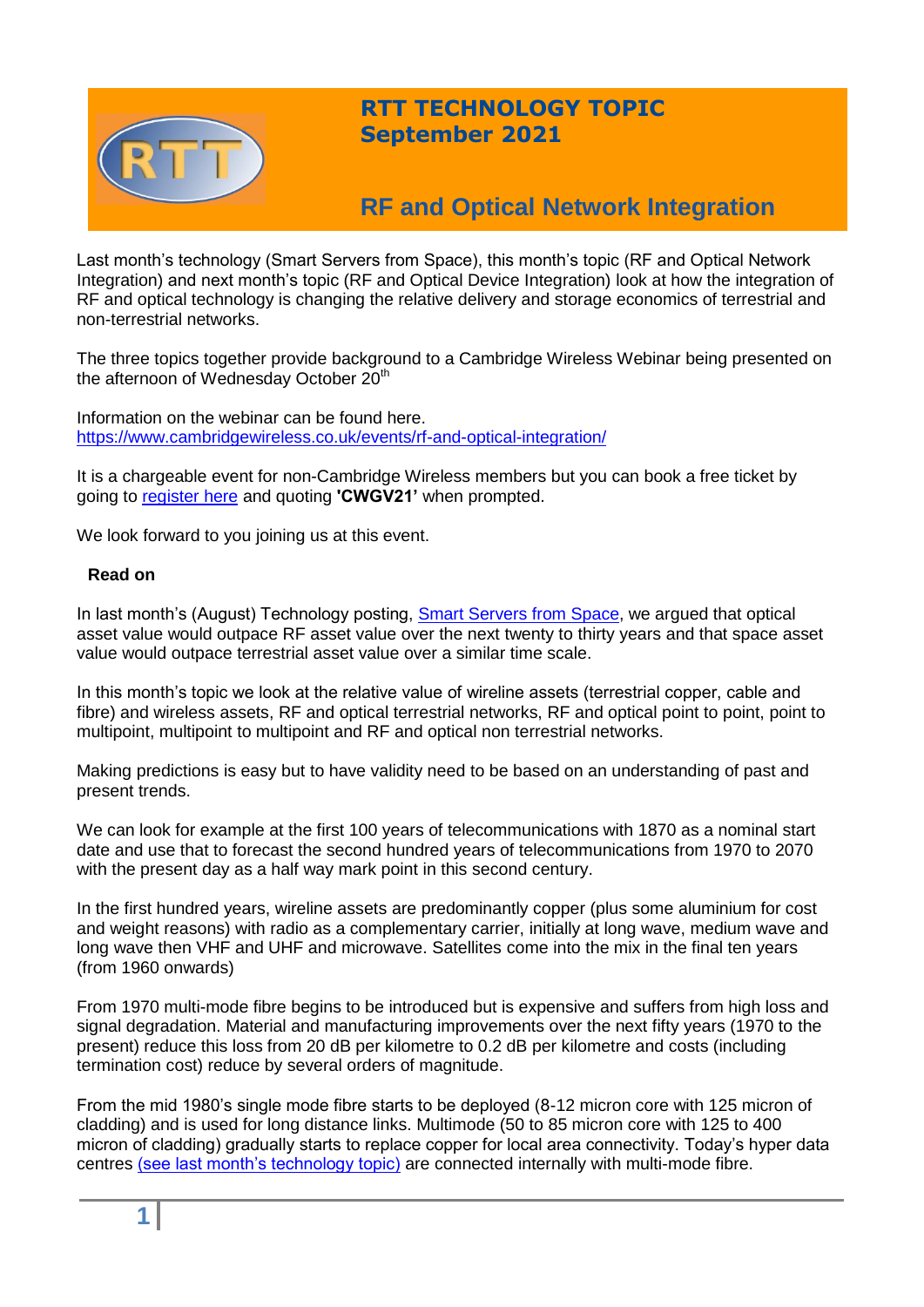Materials and manufacturing improvements make high fibre count single mode cables practical and economic. 864 and 1728 pair cables are now relatively common and 3456 and 6912 fibre cables are being introduced within 1.14 inch and or 1.3 inch form factors. The optical world still quirkily likes to mix metric and imperial measurements.

Wavelength division multiplexing with 100, 50 and more recently 25 GHz channel spacing increases available bandwidth combined with higher order modulation (as channel coherence improves over time). In subsea cables, optical amplifiers replace electric regenerators from the mid 1990's onwards reducing cost and improving end to end latency.

In parallel, various technologies are introduced to extend the life of copper and cable networks including ADSL in copper and DOCSIS Versions 1- 4 in cable. ADSL moves to 8.5 MHz, 17.7 MHz and 35.33 MHz using 1024 and 4096 level QAM. As late as 2014, BT announce new speed records over copper (10 Gbps ADSL) though only over short distances. DOCSIS 4.0 similarly extends cable bandwidth from 108 MHz to 1.8 GHz but deployments are typically between 10 metres and 100 metres with 10 Gbps downstream and 6 Gbps upstream.

CAT 6 and its successor (CAT 7) remain as the default cabling solution for smart homes but plastic fibre begins to take market share. Made of a mixture of acrylic, polystyrene and polycarbonate, usually an acrylic core surrounded by fluorinated cladding, plastic fibre has at present a propagation loss of 50 dB per kilometre but its weight and cost advantage make it a good choice for automotive connectivity and in the longer term, industrial connectivity. In domestic applications it will sooner be cheaper than co-ax with low cost easy to use connectors which means that you can have plastic fibre running round the house terminating in a USB port where the fibre signal is demodulated (fibre to the desk). For outdoor connectivity, low voltage power can be added as well, an ideal low cost simple way to upgrade the man shed.

Last but not least in the present wireline world we have RF over Fibre which starts to become practical from the mid 1990's onwards. RF over Fibre is now widely used to move L band, S band, C band and more recently Ku and Ka bandwidth within and between earth stations to support diversity transmit and receive. It is also used in radio astronomy to link multiple terrestrial antennas together often over hundreds of kilometres. Most systems use a distributed feedback laser operating between 1270 and 1610 nanometres with the fibre channel intensity modulated by the RF analogue carrier (known as a repeater in LTE and 5G). As with optical amplifiers in subsea cables, this avoids the latency introduced by a regenerative receiver (known as a relay in LTE and 5G) and explains why RF over Fibre is also used in latency sensitive 5G applications such as cell towers and distributed antenna systems.

In the longer term it is hard to see why fibre will not become ubiquitous. The scrap value of legacy copper networks is significant. 75 million miles of copper land lines in the UK is a valuable asset if it can be recovered economically. In terms of relative performance, high quality glass fibre supports many tens of terabits of throughput over many tens of kilometres (thousands of kilometres with the occasional optical amplifier) compared to 10 Gbps over cable or copper over at most tens of metres.

Fibre is an order of magnitude lighter than cable and consumes 2 watts rather than 10 watts per user. Fibre has lower maintenance costs and is immune to EMC interference and is faster. Electrons in copper travel at less than 1% of the speed of light, photons in fibre travel at 70 % of the speed of light.

This brings us to RF and optical wireless networks which operate in free space at the speed of light, no faster, no slower.

In some ways the story of wireless is similar to wireline. The evolution of the microprocessor from 1970 onwards transforms switching efficiency and the DSP does the same for bandwidth efficiency though with some associated power efficiency costs.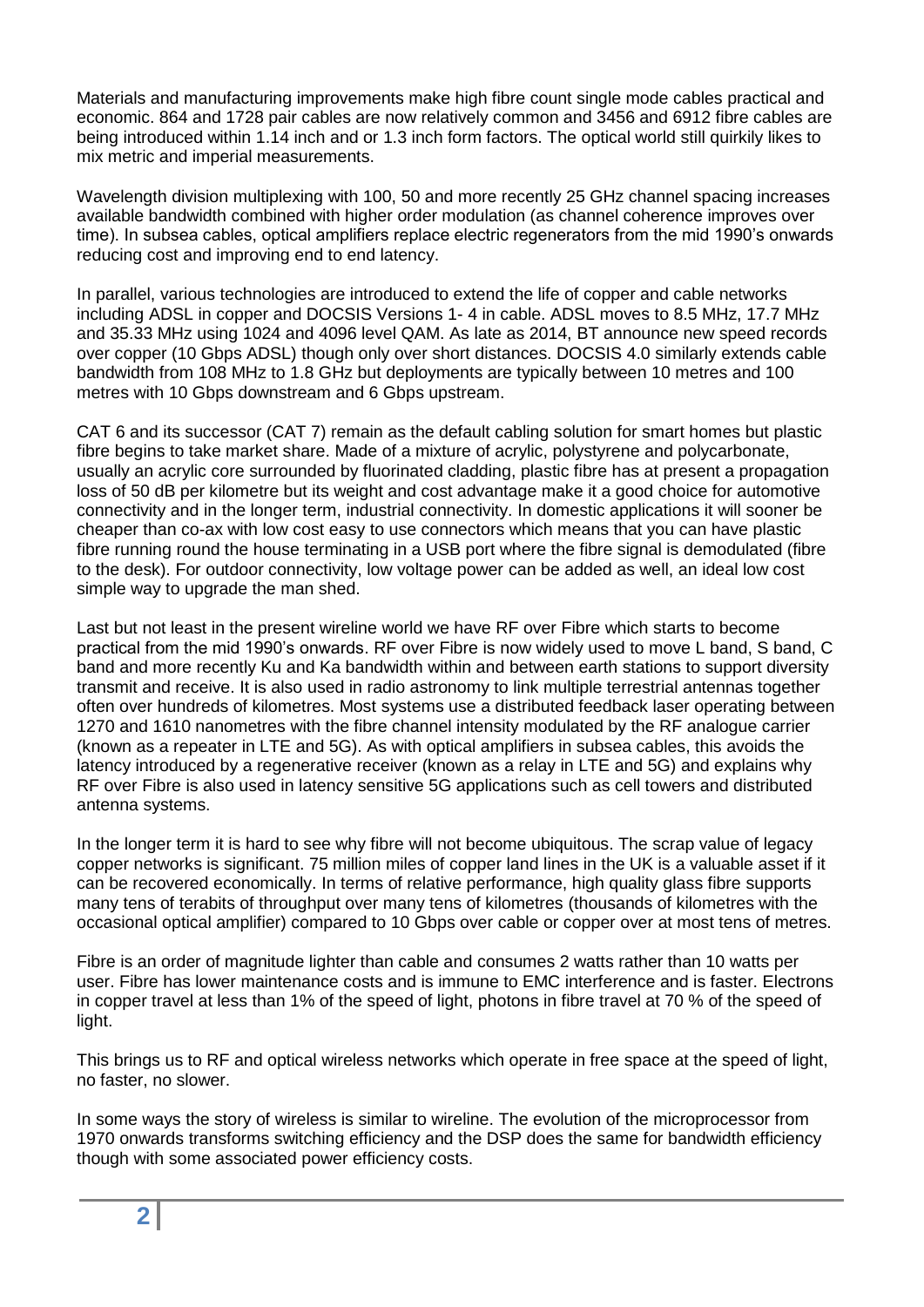Satellite and terrestrial TV provide an example, initially with 2K carriers, then 4K and now, at least within Japan and parts of Asia, 8K carriers supporting a 120 fps frame rate, perfect for that 65 inch screen television you bought to watch the summer Olympics. As a matter of record, even with advanced compression, the bit rate of these systems has increased from 2.5 Mbps for 2K to 65 Mbps (OTT) or 85 Mbps from a GSO satellite.

It is therefore not surprising that satellite TV operators are happy to take large amounts of cash from the 5G community for C band (and soon Ku and Ka band) to move their service offer to terrestrial fibre where someone else is picking up the cost of delivery.

It is of course not a certainty that 5G operators will be able to find a way of using this higher frequency spectrum cost efficiently particularly if they continue to invest tens of billions of dollars in the auction process.

The idea that high count LEO constellations could become an economic alternative for universal broadband connectivity has so far been largely discounted by the 5G operator community.

While acknowledging, quoting the late Donald Rumsfeld, the known unknowns and unknown unknowns of the 'new space' economy we can say with certainty that there are many ways in which LEO satellites can deliver revenue and through life cost recovery including sub metre imaging, GNSS and end to end latency and security benefits over and above terrestrial networks. All sorts of tricks can also be deployed to increase in orbit life from a few years to twenty years or more and reduce other associated costs.

But the sparkling jewel in the space crown is arguably optical cross connect in space coupled to optical uplinks and downlinks

This is relatively easy to achieve with GSO satellites which obligingly stay in the same place at least as we see them from earth and relative to one another. High bandwidth laser links of 60,000 kilometres link GSO satellites together integrated with high bandwidth optical downlinks coupled to aberration corrected uplinks delivering a step function improvement in cost per bit with parallel improvements in power efficiency and reduced launch weight. For lower orbit options, optical hardware is also more space resilient than RF hardware which is useful if your satellites are flying through the Van Allen belt in orbits above 600 kilometres.

Optical cross connect for LEOS is trickier due to the need for dynamic pointing but DOD spending on space weapons has turbo charged research and low cost imaging can now be used to scan and align inter satellite LEO links. In their initial filings to the FCC, Starlink stated that each of their satellites would have five inter satellite links, two links to satellites in the same orbital plane, two to satellites in adjacent orbital planes and one to a satellite in a crossing plane. Initial satellites did not have optical cross connect capability which tells us that this is hard to do but not impossible. The latest Starlink satellites launched into the polar orbital shell have optical capability with an assumed ability to link in the longer term with satellites in inclined orbits. The proposed Telesat LEO constellation has a similar optical architecture.

In the middle of this space and terrestrial sandwich are below the cloud and above the cloud RF and optical systems.

HAPS systems can comfortably support 25 kilometre high data rate links with clear atmosphere attenuation close to terrestrial fibre (0.2 dB per kilometre). Turbulence induced loss, scintillation loss and below the cloud fog can add several tens of Db's to this loss figure and the same constraints apply to point to point terrestrial optical free space communication but in the right conditions, these low cost flexible inter connections are hard to beat technically and commercially.